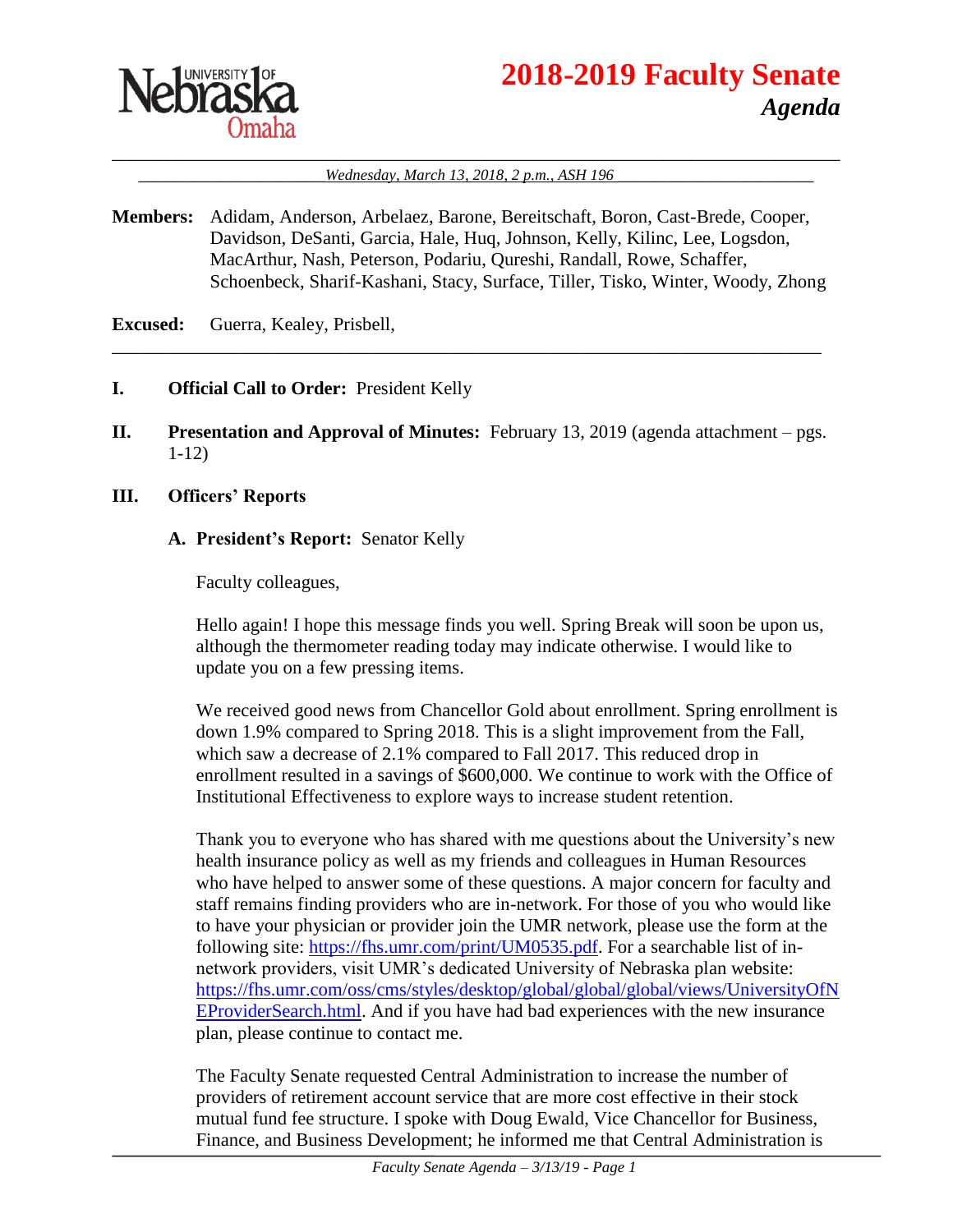exploring the possibility of adding another Fidelity fund under what they refer to as their "K-Class". These funds, sometimes called "institutional funds" offer expense savings to institutional investors and qualified capital pools, like pensions and taxdeferred plans. With respect to overall fund administration, Central Administration is considering issuing an RFP for overall retirement plan administration in 2020. Any move could add to or replace the current providers (Fidelity and TIAA).

Many of you have already taken advantage of the pilot "Block Membership" program at Campus Recreation, which launched last month. In this program, eligible faculty and staff may select one of three time blocks as their membership choice: Option 1 (6AM-9AM, M-F); Option 2 (11AM-2PM, M-F); and Option 3 (4PM-7PM, M-F). Purchase of this membership option grants an individual access to Wellness Center programs and facilities during their selected time block. This membership option must be purchased for an entire semester at the price of \$50 per semester. Thank you to my past and present colleagues in Faculty Senate and on Staff Advisory Council for their time, effort, and support to make this initiative a reality, particularly to President Laura Grams and Senator Griff Elder.

Finally, the Search Committee for UNO's new Senior Vice Chancellor of Academic Affairs conducted interviews with eleven candidates on February  $25<sup>th</sup>$  and  $26<sup>th</sup>$ . From that list, we have identified four finalists who will visit campus the week of March  $11<sup>th</sup>$ -15<sup>th</sup> and the week of April  $4<sup>th</sup>$ -8<sup>th</sup>. The UNO Office of University Communications will release additional information soon.

My best wishes to you all. It has been inspiring working with students, staff, and faculty. I admire your patience and resiliency during a time of uncertainty; it is a continued honor to represent you.

# **B. Secretary/Treasurer Report:** Senator Stacy

**1. EC&A:** No Meeting was held in February due to weather.

| (Action Pending and Current Resolutions) |                                        |                                                                           |                        |                                                   |                                               |                              |  |  |
|------------------------------------------|----------------------------------------|---------------------------------------------------------------------------|------------------------|---------------------------------------------------|-----------------------------------------------|------------------------------|--|--|
| Res.<br>#                                | Date<br><b>Senate</b><br><b>Passed</b> | <b>Title</b>                                                              | <b>Admin</b><br>Accept | <b>Sent for</b><br><b>Senate</b><br><b>Action</b> | Denied/<br>Deferred/<br>In<br><b>Progress</b> | <b>Final Action/Resolved</b> |  |  |
| 4365                                     | 2/13/19                                | Newly Elected<br>Senators (term:<br>2019-2022)                            |                        |                                                   |                                               |                              |  |  |
| 4364                                     | 2/13/19                                | To Revise UNO<br><b>Faculty Senate</b><br>Constitution &<br><b>Bylaws</b> |                        |                                                   |                                               |                              |  |  |
| <b>TO BE FOLLOWED UP</b>                 |                                        |                                                                           |                        |                                                   |                                               |                              |  |  |
|                                          |                                        |                                                                           |                        |                                                   |                                               |                              |  |  |
| <b>CARRIED FORWARD</b>                   |                                        |                                                                           |                        |                                                   |                                               |                              |  |  |
|                                          |                                        |                                                                           |                        |                                                   |                                               |                              |  |  |

# **2018-2019 Resolution Action Table**

**2. Treasurer's Report:** Senator Stacy (agenda attachment – pg. 13)

#### **IV. Executive Committee Report:** Senator Barone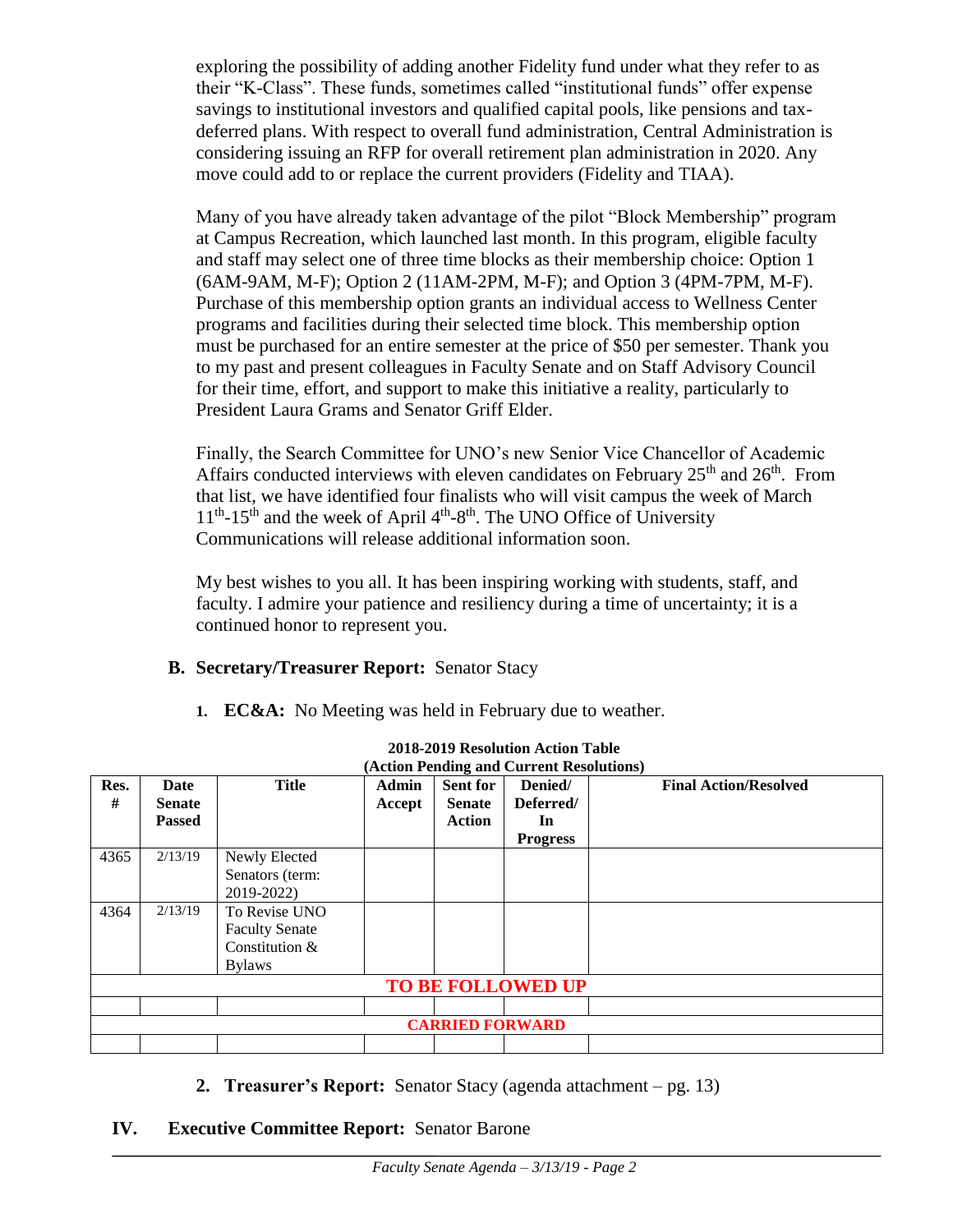#### **A. Suggested Change in Report Hierarchy of Campus Committees:** Senator Hale

#### **V. Standing Committee Reports**

#### **A. Committee on Academic and Curricular Affairs:** Senator Kealey

The Committee met February 27, 2019. Present: Hale, Matt; Woody, Robert; Randall, Amanda; Schaffer, Connie; Kealey, Burch Excused: MacArthur, Kelly;

#### **From PENDING:**

**1. Early College High School:** *(EC&C sent to A&CA 2/7/18)*

FYI: E-mail received 2/5/18 from Senator Adams:

*At Friday's English Department meeting, as we discussed Dual Enrollment and other issues, a new program in the Millard School District dominated much of our discussion and members of the department asked me to take this issue to Faculty Senate. In short, our department has concerns about the various impacts of a program called Early College High School* 

*<http://mshs.mpsomaha.org/academics/early-college-high-school> The program says high school students can earn an Associate degree from Metro and that those credits will fulfill the general education requirements at UNO. Members of my department are concerned about how this might threaten enrollments at UNO and about the quality of such a program (it seems, for example, that a 10th grade English course could satisfy the English 1150 writing requirement at UNO). I would like to put this on the EC&C agenda as a point of discussion to determine if faculty in colleges beyond Arts and Sciences are also concerned about such a program.*

*(12/12/18: at the full Senate meeting Past-President Laura Grams will research to see the status of this item.)*

On 2/27/19 the Committee reviewed the *Early College Dual Enrollment Course Alignment* plan available from Millard Public School's (MPS) website. In addition the committee reviewed the course descriptions as published in the MPS 2018-2019 Complete Curriculum Guide for a number of courses listed on the plan. We note that only one AP course requires students to take the AP exam to meet the requirements. We were interested to note that MPS's  $9<sup>th</sup>$  grade Speech (007) was one of the courses that mapped into the requirements for the awarding of the Associate's Degree from Metro. We did wonder if this course in particular and some of the others in general would prepare students to succeed in their major fields of study if they satisfied our Gen-ED requirements through this program.

Senator Kealey briefed the committee about a conversation he had with an MPS specialist involved in the management and oversight of the Early College Program. The specialist confirmed that students will be awarded their degree based on their successful completion of the plan as outlined (overall GPA of 3.0). They have had low attrition (around 10%) and the first cohort of the program will graduate in May.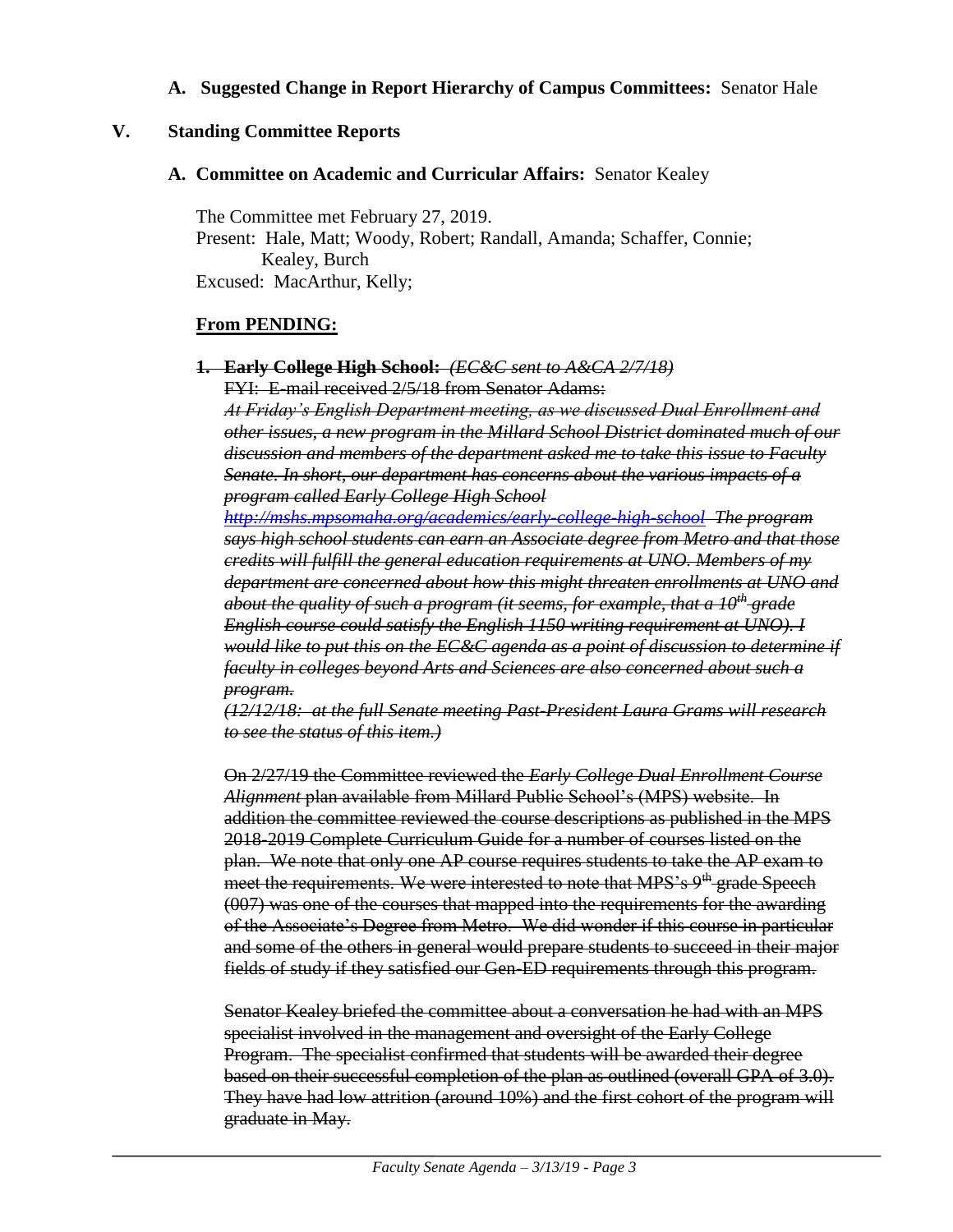After this discussion the committee determined that there is little discretion or opportunity for the Faculty Senate to do much more than wonder about how those students will fare if they matriculate at UNO. Our recommendation is that the EC&A committee bring this to the attention of the administration and perhaps develop a plan to identify the students from this program that do matriculate at UNO and find some way to evaluate their success. If the data system at UNO collects the date their high school diploma was awarded as well of the date their Metro degree was awarded then it might be possible to identify these students. (agenda attachment – pg 14)

*(3/6/19 The EC&C resolved this by putting it on the next EC&A agenda)*

## **2. Plagiarism**

Senator Qureshi asked if anyone knew of any institutional support in keeping track of student plagiarism cases. Phil Covington, AVC for Student Success, was mentioned. Plagiarism was also noted in the recent Academic Integrity Policy. *(9/12/18: This was assigned to the Academic & Curricular Affairs Committee.)* 

We are still awaiting data and or policy information from Dr. Regina Toman related to grade changes. We have reached out to Dr. Phil Covington on the administrative implementation of the policy.

# **3. Student Evaluation Responses**

Since student evaluation of instruction moved from paper forms done in class to on-line, the response rate has been so low the data may not be a valid indication of what the form purports to determine. In some cases the response rate itself has been improperly used in faculty evaluation; especially small sections may use no evaluation. The form itself may be part of the problem, relating to those who submit it as customers rather than learners.

Senator Huq would like to see Evaluation response increased. Hank Robinson will speak to the Professional Development Committee and there will be more to report then. Some questions are: What are the evaluations being used for? Is it cost effective? What information do students have about the evaluations? *(On 10/10/18: The task of consideration of the current student evaluation was accepted by the A&CA Committee.)*

We had some discussion of this issue as well as the data we are waiting on with respect to how students view the timeliness of feedback. The committee was provided with the relevant section from the Board of Regents Bylaws (5.1.2):

Students can contribute significantly to the evaluation of instruction. The faculty has the obligation to solicit students' evaluation of their educational efforts and to make changes in accordance with their best judgment. To assist the faculty in the task of providing the best possible education, students should express their reactions and opinions about the character and relevancy of the instruction to the department or college involved. Each college or school should establish a standing procedure through which student evaluations can be expressed.

We discussed the efforts led by Steve Bullock that led to the revamp of the SET form a number of years ago. The committee shared their own experiences from their colleges where it appears that they have some latitude with respect to defining the form of the evaluation process but there was also an acknowledgment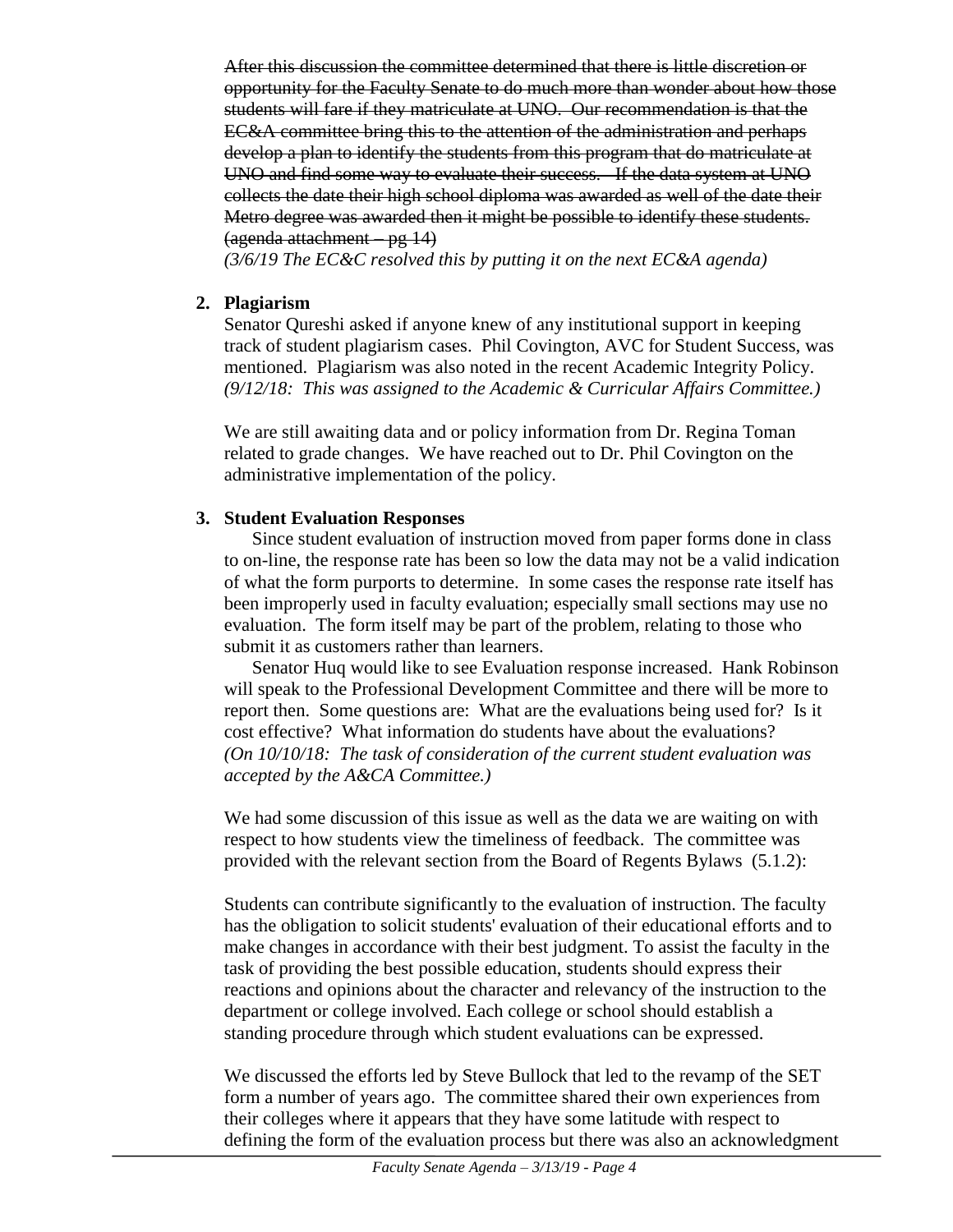that this was a herculean task and that might explain why there has been little activity yet with respect to making changes.

The committee also discussed that it does at times feel as if the response rates are used as one of the dimensions of faculty evaluation. Anecdotes were shared about individual experiences and frustration.

## **4. Proposals that come before us seeking an endorsement:**

12/12/18: The committee had some discussion about our specific role with respect to the proposals that come before us seeking an endorsement from our committee and the Faculty Senate. Clearly these proposals already have the support of the faculty behind the proposals and the campus leaders in their chainof-command. By the time they have reached the committee they have been scrutinized by multiple levels of approval. Some wondered the consequence of voting against or delaying the approval until issues raised by the committee have been addressed. Some members of the committee observed that we need to presume that our colleagues and their leadership have made the best set of choices with respect to the proposals and thus our advisory role is to provide constructive feedback and/or highlight issues we believe may be raised by other stakeholders and suggest these be considered before the proposal moves through the approval process.. At least one member of the committee wondered if that were the case is there any substantive value to this process. This is important because our purpose determines our effort. If we are to scrutinize these with a neutral position and make an independent/ separate determination of their worth we would invest significantly more time than if our role is advisory only.

**5. A policy to clearly establish the rights of students to seek accommodation around class activities (assignments, attendance and examinations) that are scheduled and conflict with important religious observations:** We had some discussion of the need for a policy to clearly establish the rights of students to seek accommodation around class activities (assignments, attendance and examinations) that are scheduled and conflict with important religious observations. There is still some uncertainty with regards to the need for this but the committee agreed that Burch Kealey will continue to review policies used by other universities and take up the discussion again at our January meeting.

There was not been any action on this item.

# **B. Committee on Educational Resources & Services:** Senator Schoenbeck

The committee met Wed. Feb. 27, 2019. Present: Adidam, Davidson, Schoenbeck, Surface, Zhong. Excused: Lee

The committee reviewed two applicants for the Paul Beck Memorial Scholarship. The committee will recommend that these applicants receive awards (one undergraduate, one graduate), but will also ask for the extension of the application deadline to March 20, 2019, in the hopes of receiving additional applications. The total amount available for awards is approximately \$5000. This will allow review of additional applicants at the end of March in time for a recommendation in April.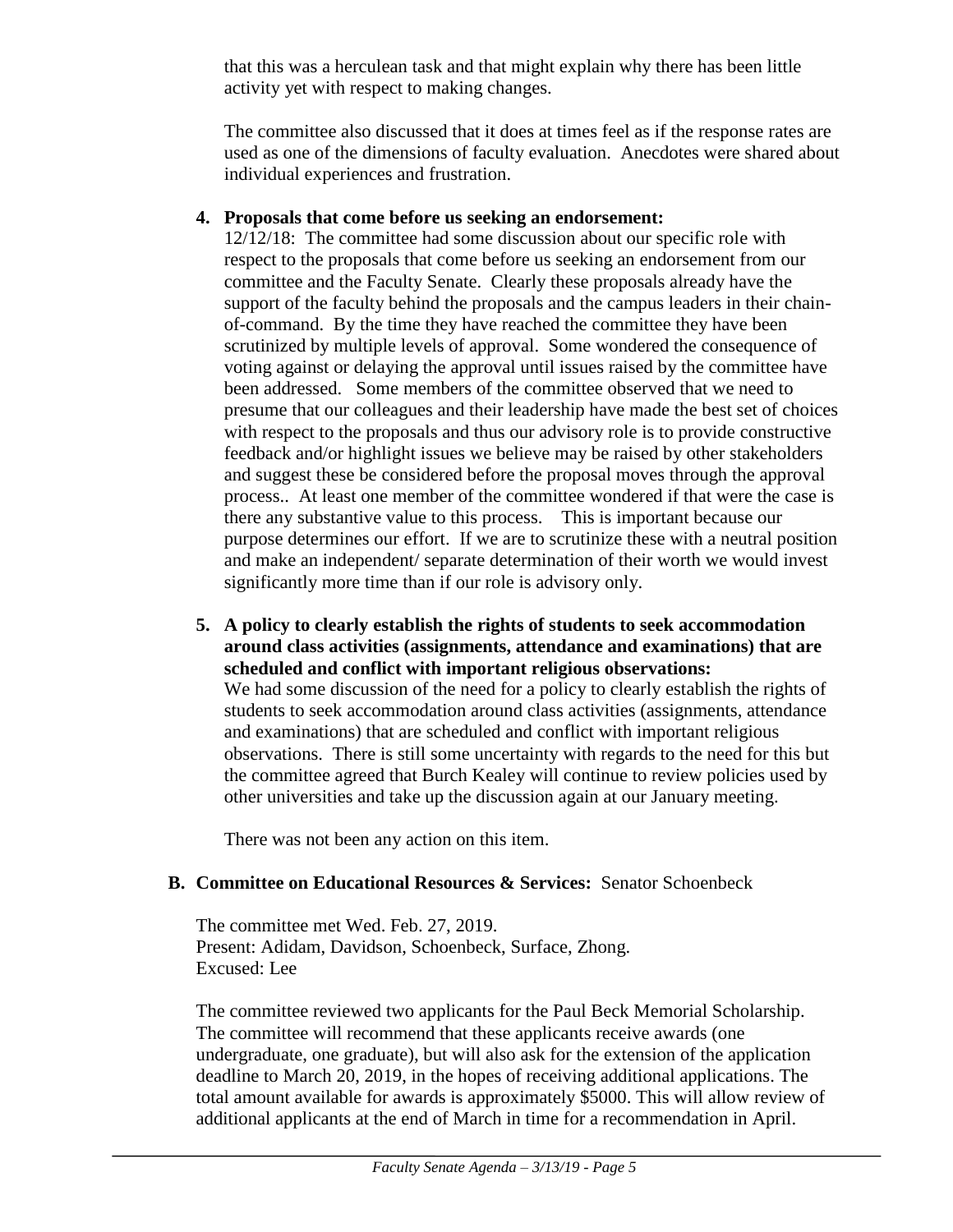Jaci Lindburg has accepted our invitation to explain the nature of the proposed College Consortium at our March 27 meeting.

The committee reviewed concerns that have been expressed over changes in the campus mail service, and identified a legitimate concern: unsecured mail bins in high traffic areas. The committee will collect information about current standard practices and possible secure alternatives, and offer a recommendation subsequently.

# **PENDING:**

- **1. Payroll Deduction for Paul Beck Scholarship**  $(2/7/18)$   $(3/7/18)$ : a response from Debra Wilcox (UNO Controllers Office) regarding the possibility that faculty could submit a payroll deduction that would serve as a monthly gift to the Beck scholarship fund. Senator Marlina Davidson has agreed to follow-up.
- **2. Mail Services Now Under UNMC:** Senator Kelly reported that the UNO and UNMC mailrooms have been combined at the UNMC mailroom. Mail delivery is now only once a day. The UNO mailroom window is only open from 11 a.m. to 3 p.m.

*(12/12/18: This item was sent to the ER&S Committee.) (2/6/19: EC&C also sent this to EC&A agenda.)*

# **3. Research of College Consortium:**

**From:** Jaci Lindburg [<JLindburg@nebraska.edu>](mailto:JLindburg@nebraska.edu) **Sent:** Tuesday, December 18, 2018 2:09 PM To: Christopher Kelly [<cmkelly@unomaha.edu>](mailto:cmkelly@unomaha.edu) **Subject:** College Consortium Hi Chris,

Hope you're doing great. I chatted with BJ this afternoon and he mentioned that Faculty Senate would like to hear more about the online course seat possibilities we are exploring in CFAM with an organization called College Consortium. Please know I am available to come to Senate – with some of the CFAM faculty leadership team who are invested in the project – at a time and in a way that makes sense to you and the group.

*Jaci Lindburg, PhD Director of Digital Learning University of Nebraska at Omaha 6001 Dodge, Eppley 110P [jlindburg@nebraska.edu](mailto:jlindburg@nebraska.edu) 402.554.2020 (1/9/19: EC&C sent to ER&S. Should UNO be involved with this? Ethics?) (2/6/19: EC&C sent this to EC&A agenda)*

## **C. Committee on Faculty Personnel & Welfare:** Senator Huq

The Committee met on Feb. 27 in MH 303S Feb. 27, 2019 Senators Present: Claudia Garcia, Ziaul Huq, Ramon Guerra, Marshall Prisbell, Ramazan Kilinc Excused: Dale K Tiller

Members unanimously elected Dr. Claudia Garcia as the Vice-Chair of the FP&W committee. The committee discussed the six responses received from the survey that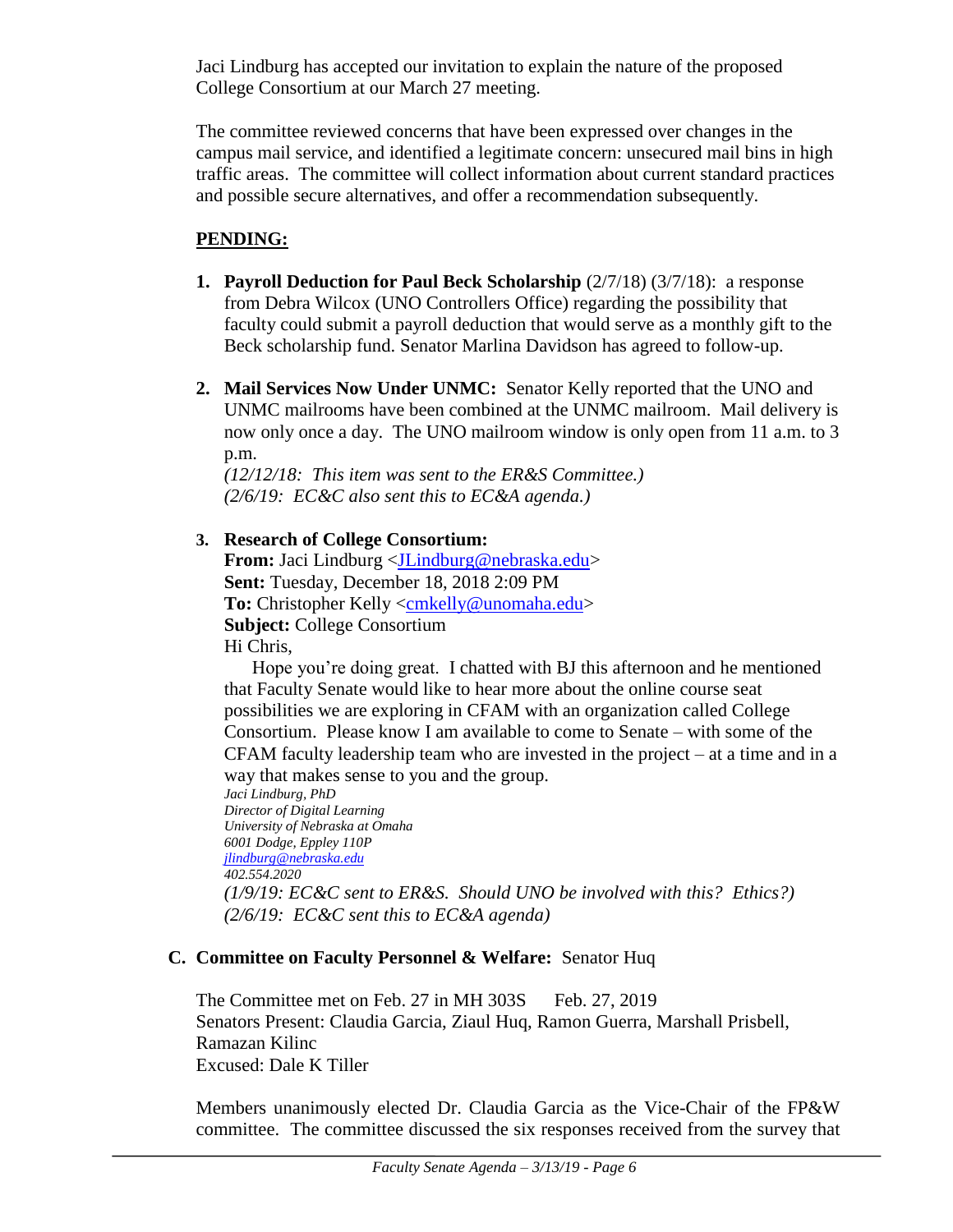was mailed to all UNO faculty. There were two responses that requested revamping of part-time faculty compensation and benefits, case was made about the fact that part-time faculty do not receive any raise although they may have worked for a long time for the university, and they do not receive any benefits at all. Suggestion was made to extend half-off tuition for children of part-time faculty and ability to buy into university health care plan would be nice. Committee felt that these are issues to be addressed by colleges and departments hiring the part-time faculty, and ultimately by the university central administration.

Another response that attracted our committee attention was the suggestion to look at Gender pay gaps within similar programmatic disciplines and across comparable disciplines. This is a pertinent issue that plague many institutions across our nation. It is only proper that there has to be fair and equitable pay for everyone. The committee considers that this is an issue to be addressed by AAUP, and will notify the faculty who brought it up to talk to the union.

One faculty member suggested that the Faculty Senate needs to overhaul the Professional Conduct Committee's mandate, policies, and protocols without giving any reasons as to why it should be done. We are going to ask him for his reasons, and we will forward his concerns to the appropriate committee. Another suggestion was made about tying up the faculty wellness-based incentive program with faculty professional development and alumni engagement work. Although the wellness program will have a benign effect on professional development, the committee could not figure out as to how this can be operationalized.

One faculty member brought forward an important issue that face mostly new faculty joining UNO. UNO's transition to web based performance appraisal system Digital Measures, and Concur for travel expense reimbursement has made life easier for some faculty who are computer savvy, and made faculty life a challenge for many that are new or are not good with computers. Among these two systems, Concur is the harder one to master. In some colleges there are administrative assistants who take care of faculty travel requests, and billing, however, not all departments within certain colleges have that support. Faculty in such departments have to do everything themselves. Although, there is help available if one can track down the right person in the Information Services department. The problem is, it is not readily apparent as to who is the right person to seek help from. The committee has decided to look into this matter to make the process of seeking that help more transparent, a little more user friendly.

## **PENDING:**

**1. Faculty/Staff Safety Processes.** *10/2017 cont.:* Dr. Gina Toman has been named Faculty Human Resources Officer and Assistant to the Senior Vice Chancellor. She begins her new role on October 11**.**

We are interested in the administration developing a website similar to the Student Safety Website.

Note: We felt that the following site makes a good model:

http://academicpersonnel.unc.edu/faculty-policies-procedures-guidelines/

We expect Gina Toman will be help us address the request that there be a flow-chart that will help faculty understand and negotiate the many resources that are available: Ombudsperson, EAP person, counseling, BRT, etc. What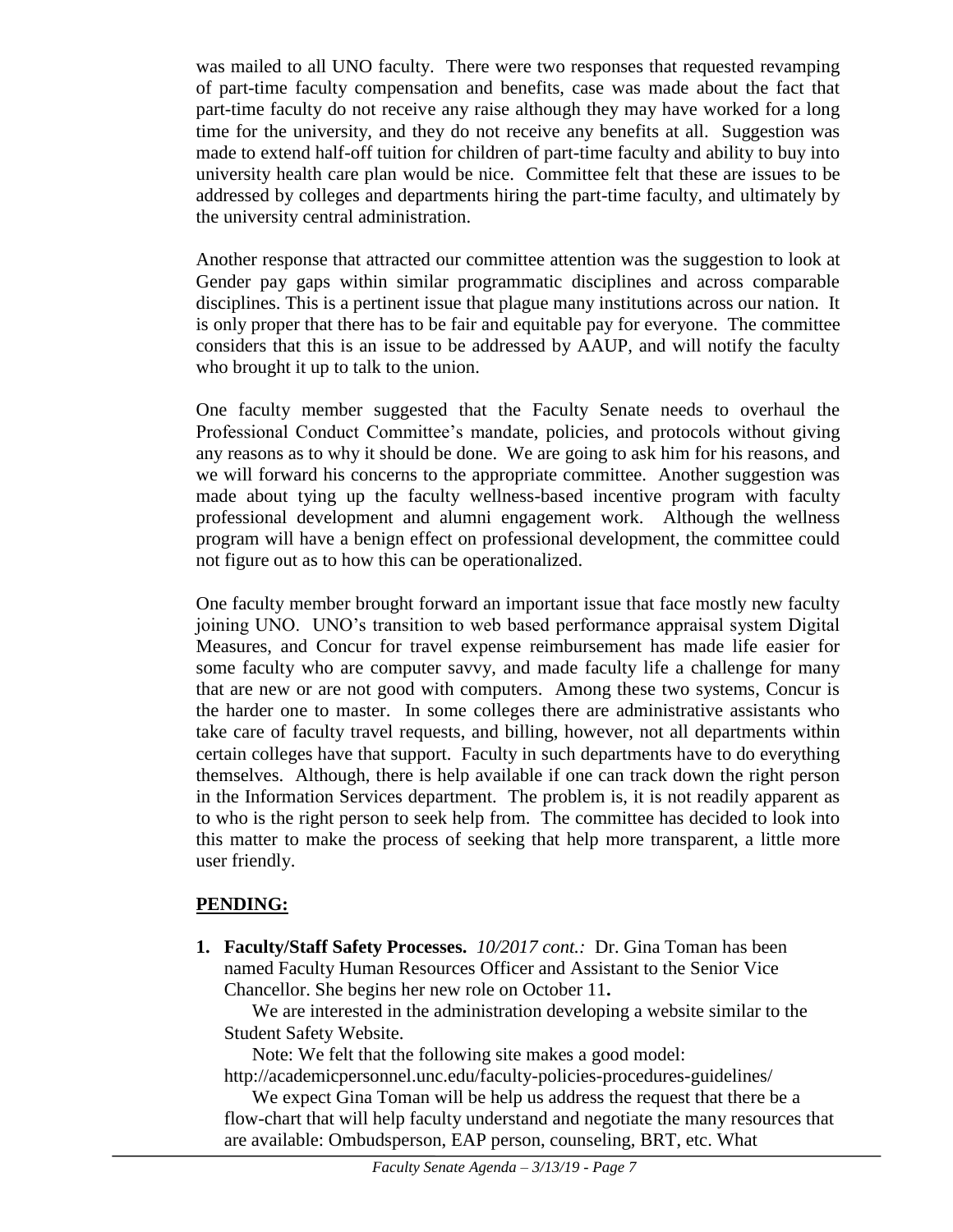information is confidential, etc. This "flowchart" may manifest itself in the form of the website mentioned above.

*(3/4/18 Info: Academic Affairs is doing a big website development.)*

# **2. Accessibility to Classroom IT Equipment**

*(3/7/18):* EC&C sent this item was to the ER&S Committee**.**  *(8/15/18: ER&S moved to have this item sent to FP&W as this seems to be ergonomics.) (11/7/18: EC&C more fully defined this item to how to direct our future efforts in trying to understand the design process for all Colleges and how faculty can be involved in this process. Are ADA directives followed, etc.?)* 

## **D. Committee on Goals and Directions:** Senator Bereitschaft

The Committee met February 27, 2019. Present: Senators Bereitschaft, Stacy, Logsdon Absent/Excused: Senators Sharif-Kashani, Arbelaez, Tisko

The committee had a productive meeting with representatives from UNO & UNMC facilities as well as OPPD. The goal was to chart a path forward in bringing solar power generation to the UNO campus.

Ken Hansen, AVC of Facilities at UNMC, shared experience funding 1,500-panel solar array on UNMC campus. They contracted OPPD (as part of an interlocal agreement) to work with a consultant to plan and install the array, suggested that UNO facilities may want to follow a similar approach. Funding was secured as a low interest loan (2%) through Metro Credit Union and the State Energy Office in combination with energy savings fund at UNMC.

John Amend, ACV of UNO Facilities & Planning, shared with the group past and current reports and projects related to renewable energy. He also explained the process of developing infrastructure projects at UNO. Mr. Amend suggested avoiding financing the solar project if at all possible.

Nebraska Environmental Trust (NET) has been identified as a potential source of funding, though they highly encourage that any funds be matched. NET dollars have been used on campus to finance EV charging stations. Grants have been available totaling into the hundreds of thousands.

Pay-back period on solar array expected to be about 7-15 years. Most substantial benefits to the university, however, are likely to be enhanced educational and research opportunities afforded by an on-site solar project. Several faculty have been in contact with the committee and have expressed interest in using the array for teaching and research. UNO'S stature, brand and reputation as a leader in sustainability would also be raised by this effort.

Moving forward, Mr. Hansen and Amend will be in further contact with OPPD and the State Energy Office, and will consider scope and siting of the project. Ideally, the panels would be situated in a visible location that is also accessible to students and faculty. Mr. Hansen suggested going big with a 500 KW (\$1 million+) rooftop project similar to UNMC.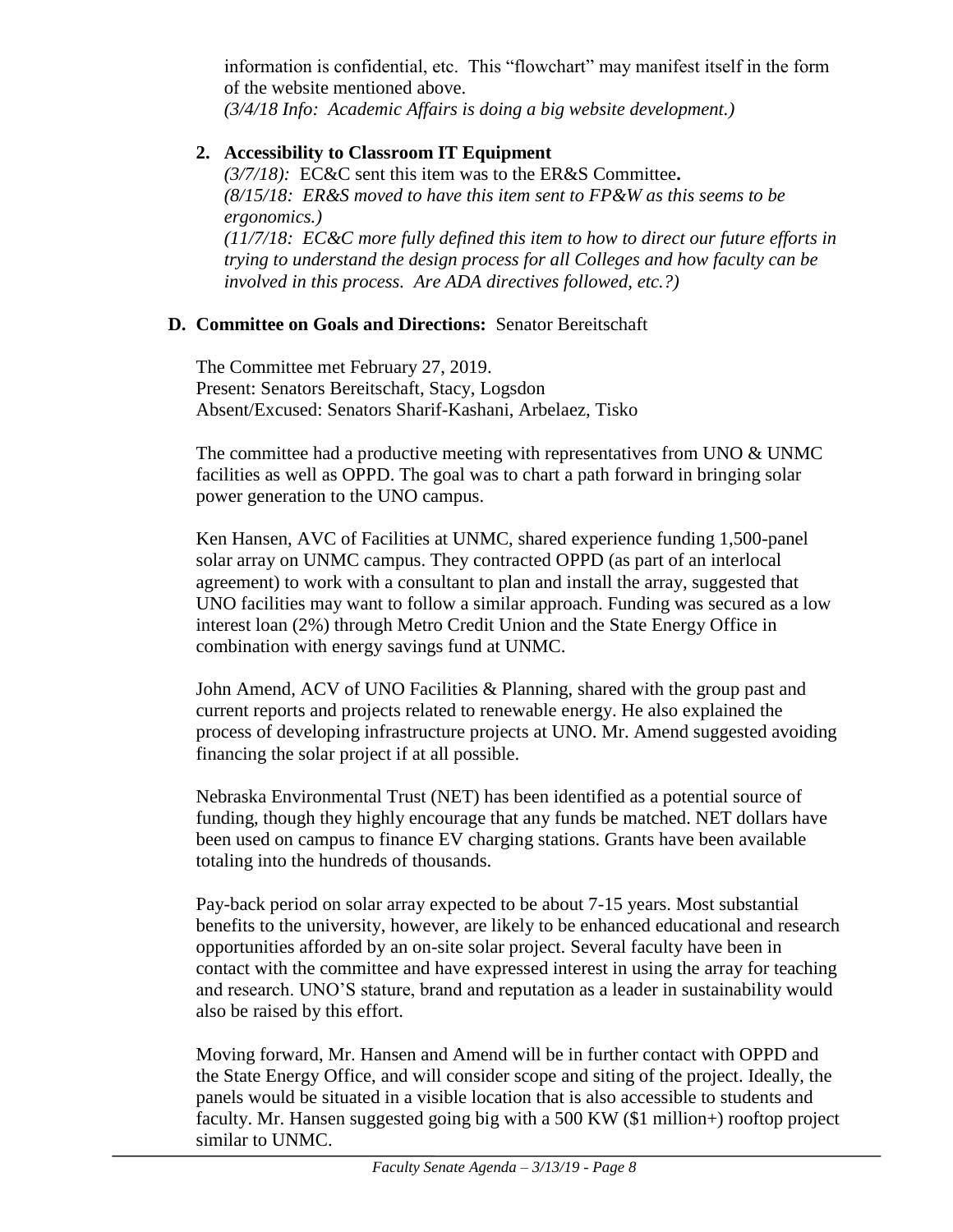The G&D committee will further consult with faculty and research NET and other funding opportunities. UNO and UNMC facilities leadership will be in contact with the committee.

## **PENDING:**

- **1. Facilities Planning and Faculty Representation** (Specifically, which Facilities Planning Committee would be the best on which to have faculty representation before plans are made, not just reported?) *(Sent to G&D 2/10/16) (3/4/18 Info: Senator Bereitschaft is checking on this.) (There was a Facilities Planning meeting at 7 a.m. November 18, 2018. All senators were invited. (3/6/19: The EC&C considered this issue resolved, but recommended the Senate should stay watchful.)*
- **2. Solar Panels at UNO**

Bringing solar energy infrastructure (particularly solar panels and EV charging stations) to the UNO campus and potential funding sources and partnerships. *(10/3/18: EC&C was told Senator Richard Stacy would take the point on this.)*

## **E. Professional Development:** Senator Boron

The Committee met on Wednesday, February 27, 2019. Present: Senators Boron, Cast-Brede, Cooper, DeSanti, Winter Absent: Senator Podariu

We discussed our four remaining charges.

## 1. **Faculty Personal Web-pages on the UNO Website**

It seems that all faculty needs are still not being met, and the burden is being put on the faculty. We are going to try to get Brett Blackman to come to one of our committee meetings to work on this issue further. If senate committee members would like to send priority areas/questions, please send to *jboron@unomaha.edu* 

## 2. **Student Evaluation Response Rates**

We received confirmation that response rates are not being used as a measure of student engagement, and are not used to make decisions or evaluate faculty (yearly evaluations or RPT) in regards to student engagement based on response rates. Thus, we would like to propose the following resolution:

**~~~~~~~~~~~~~~~~~~~~~~~~~~~~~~~~~~~~**

**RESOLUTION:** Response rates on Student Evaluations of Teaching will not be used as an indicator of student engagement for RPT decisions and/or yearly evaluations

BE IT RESOLVED that response rates on student evaluations of faculty shall not be used as a measure of student engagement or play a role in personnel and merit decisions.

**~~~~~~~~~~~~~~~~~~~~~~~~~~~~~~~~~~~~**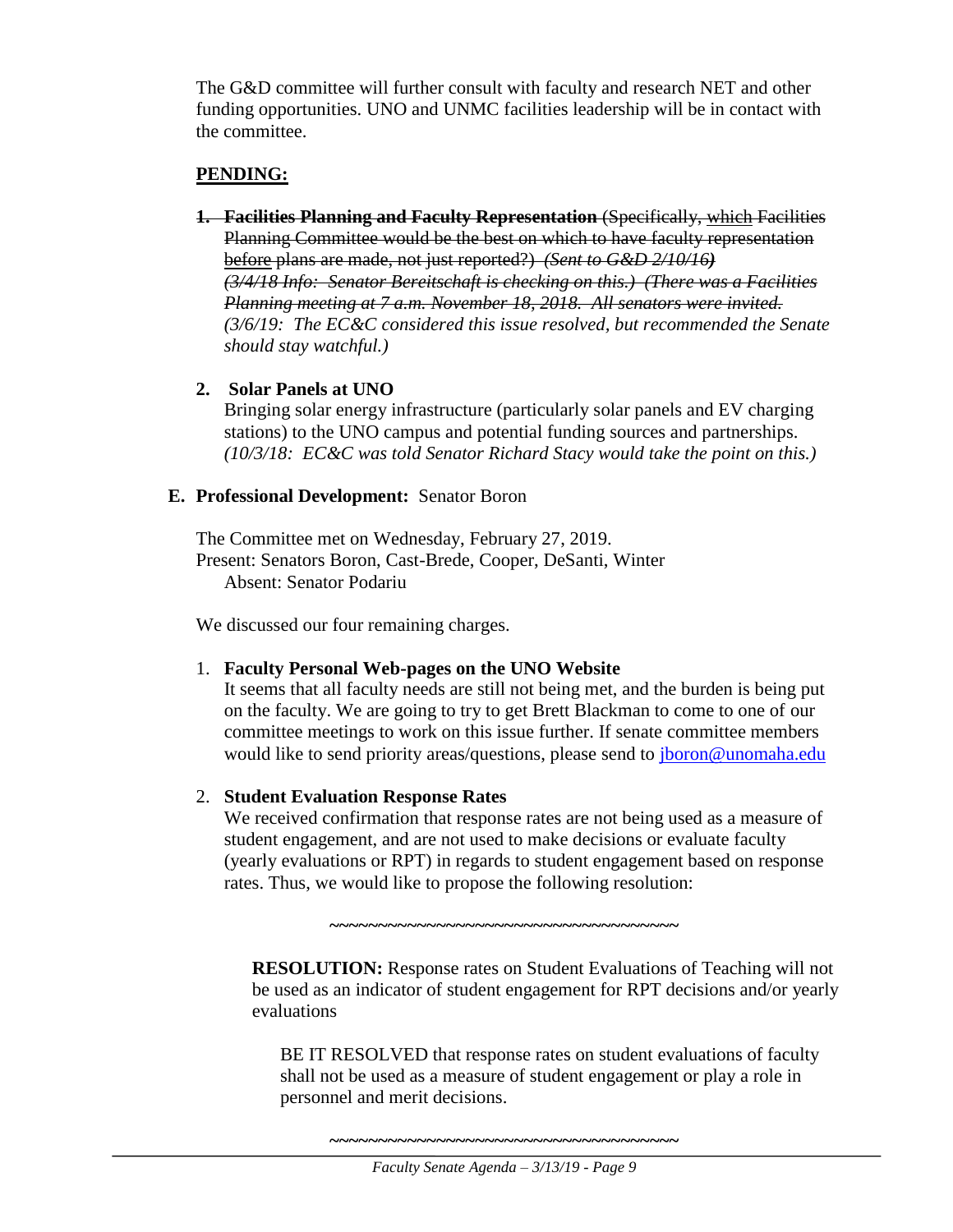- 3. **Faculty Professional Development Leave policies/procedures** We have not received any more feedback on this agenda item and will thus consider it closed/completed.
- 4. **Creation of an Easily Found List of What Retiring Faculty Need to Know** We plan to draft a structure that should be housed on the HR website so that faculty may be able to easily find the information that we have collected.

# **PENDING:**

#### **1. Faculty Professional Development Leave policies/procedures:**

*(1/10/18: The PD committee is waiting for deans to complete a survey to actually gauge faculty's understanding of FPD leave policies and procedures.) (At the 4/18/18 EC&A meeting this was discussed with Chancellor Gold and SVC B.J.Reed.) (3/6/19 The EC&C decided this was resolved.)*

## **2. Creation of an Easily Found List of What Retiring Faculty Need to Know for Retirement**

*(4/11/18: Sent to PD Committee.) (11/14/18: Planned action steps: HR will look at the creation of a list for those planning retirement.)*

## **3. Distribution of Student Evaluations**

Senator Adidam noted that student evaluations and grades are now available to all chairs. Availability of student evaluations to only that faculty member's department chair, "Least Privilege," would be a better policy.

*(9/12/18: This was assigned to the Professional Development Committee to see a change made.)*

*(10/3/18: Is there a mechanism to see the numbers when a student made comments on his/her evaluation?)*

*(3/6/19: The EC&C considered this issue resolved.)*

# **4. Student Evaluations Response Rate**

The response rate of Student Evaluations has dropped dramatically since hard copy evaluations were done away with. Hard copy response rates were 80-90%, now the response is down to 10-15%. Is there a solution to this? Are there ways to increase the response?

*(10/3/18: The EC&C sent this item to the Professional Development Committee.) (11/7/18: The EC&C sent this to Senator Kealey and the Academic & Curricular Affairs Committee.) (3/6/19: The EC&C considered this issue resolved.)*

# **F. Committee on Rules:** Senator Johnson

# **1. RESOLUTION: Professorship Committee**

**BE IT RESOLVED**, that, with the resignation of Gaylene Armstrong, the following faculty member will replace her and serve on the Named Professorship Review Committee (Kiewit, Kayser, and Isaacson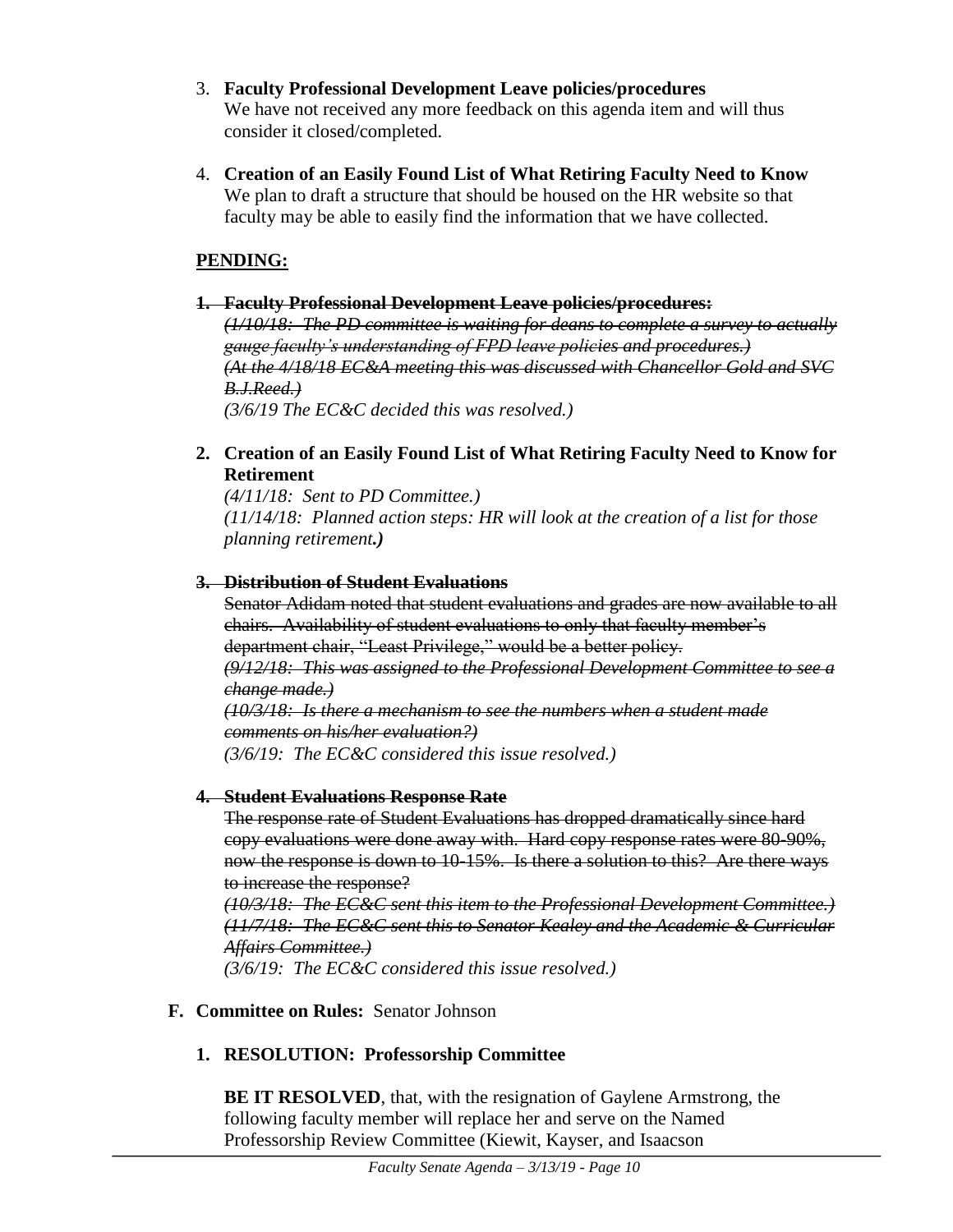Professorships) from 08/01/18, through 7/31/19.

Tej Adidam.

**~~~~~~~~~~~~~~~~~~~~~~~~~~~~~~~~~~~~**

# **2. RESOLUTION: Faculty Representative to Campus Compliance Committee**

**BE IT RESOLVED** that, with the resignation of Paul Landow, the following faculty member be appointed as a faculty representative to the Campus Compliance Committee, to complete the three year term 8/1/16 – 7/31/19:

David Carter.

**~~~~~~~~~~~~~~~~~~~~~~~~~~~~~~~~~~~~**

# **PENDING:**

#### **1. Involvement in Policies (such as IT)** The Senate recommended that it have some involvement in policy making, as in

IT Policies. They would like to investigate, engage with people who make policies, like IT, and get that information back to the Senate as quickly as possible. The policies should be technology neutral. On 2/13/19 the Senate passed this to the Rules Committee.)

**VI. Other Faculty Senate Committees**

# **A. Faculty Senate Budget Advisory Committee Report**: Prof. Ebdon, Eesley, Hall

# **VII. Ad hoc Committees**

# **A. UNO-UNMC Faculty to Faculty:** Senator Kelly

The Committee met on Monday February 18<sup>th</sup>. It was concluded that while there has been minimal disruption at UNMC from the change in third-party insurers (from BC/BS to UMR), there continue to be issues at UNO, particularly in faculty and staff finding that their providers are no longer "in-network". Mental health providers remains an area of concern, due to UMR's historically lower reimbursement of mental health providers.

The Committee also discussed the feasibility of a UNO-UNMC shuttle. Previously this was found to be cost-prohibitive; Vanessa Rath at UNO Parking Services estimated that the cost for one shuttle with service every 30-60 minutes, running 8:30AM to 5PM Monday-Friday, with an estimated 25 riders per shuttle, would be roughly \$9000 per month. It was noted at this meeting (and subsequently at the EC&C meeting) that the Omaha Metro Bus is faster and convenient.

Finally, an update was given on both the UNO/UNMC Chancellor position and on the UNO Senior Vice Chancellor for Academic Affairs. Chancellor Jeffrey Gold will continue to serve in that capacity at both UNO and at UNMC until June 2022. At the time of the UNO-UNMC Faculty to Faculty Committee Meeting, the pool of